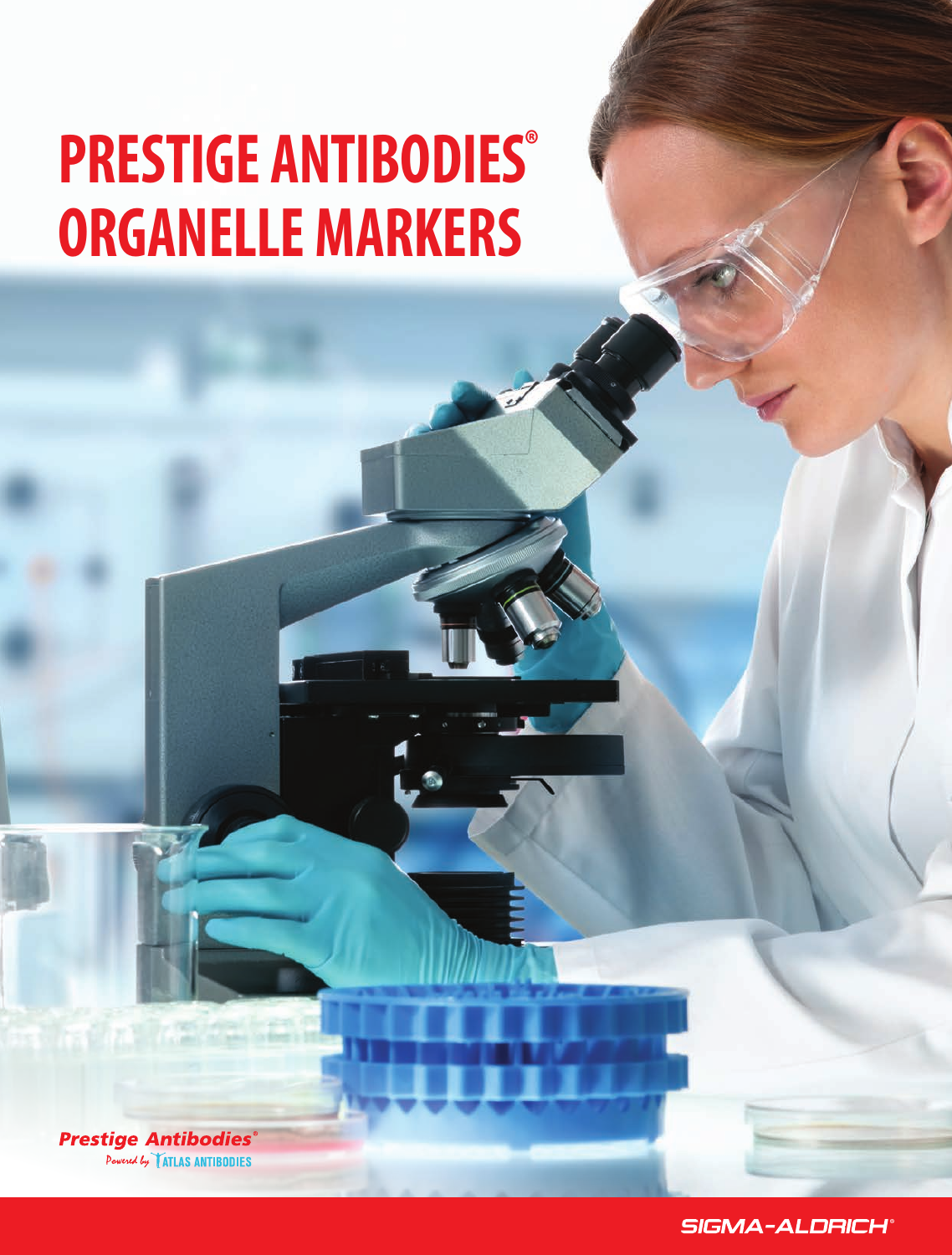# **Organelle Markers in Subcellular Localization Studies**

Subcellular localization studies are important for mapping and characterizing proteins and thus for better understanding of the cellular functions of the proteins. By confocal microscopy analysis on human cell lines, spatial and temporal protein expression patterns can be visualized on a fine cellular and subcellular level.

In order to facilitate interpretation of the subcellular distribution of the protein targeted by a specific antibody, the cells may be stained with reference markers for different subcellular structures, organelles, within the cells. For example, in the Human Protein Atlas project, an antibody towards calreticulin was chosen as a reference marker for the Endoplasmic Reticulum (ER). This is illustrated in Figure 1.

For instance, for automated annotation of co-localization analyses, organelle specific markers are needed for every subcellular compartment to be analyzed.



Figure 1. Anti-HSP90B1 (HPA003901) staining is shown in green, nuclear reference DAPI in blue and the endoplasmic reticulum (ER) reference marker detecting calreticulin shown in yellow. The yellow signal overlaps with the green antibody signal, confirming ER-specificity.

# **Prestige Antibodies Organelle Marker Panel**

In collaboration with the Human Protein Atlas project, a number of reference markers for different organelles have been developed and are now being released in a first version of an Organelle Marker Panel, targeting 11 different subcellular structures within the cell. These are presented in Figure 3 and Table 1.

The Organelle Markers of the panel have been selected based primarily on the specific target recognition over a number of commonly used human cell lines, such as A-431, U-251 MG, U-2 OS, HeLa and MCF-7. Other selection criteria of the markers include high signal to noise ratio, agreement of protein-RNA expression according to RNA Seq data, detection of band of expected target size in WB, as well as correlation of positivity to the results of other antibodies towards the same protein target.

These monoclonal Organelle Markers have been developed together as a panel under the same stringent conditions as the Prestige Monoclonal Antibodies, which guarantees a secured continuity and stable supply.

The majority of the Organelle Markers in this panel are also recommended for Western Blot (WB) and Immunohistochemistry (IHC) applications, as exemplified with Anti-TUFM in Figure 2.

## **Anti-TUFM, Example of an Organelle Marker**



Figure 2. Mitochondria can be detected by using an antibody directed against TUFM (Tu translation elongation factor), a protein specifically expressed in mitochondria. The anti-TUFM monoclonal antibody, AMAb90966, shows a specific signal in a variety of applications, including immunofluorescence immunocytochemistry (IF-ICC), chromogenic and fluorescence immunohistochemistry (IHC and IF-IHC), as well as in Western Blot (WB). A) IF-ICC staining of HeLa cell line with AMAb90966 shows distinct immunoreactivity in mitochondria (in green). Nuclei are displayed in blue (DAPI) and microtubules in red. B) IHC-IF staining of human colon tissue with mitochondrial Anti-TUFM immunoreactivity shown in green, plasma membranes in blue (Anti-EZR, AMAb90979, IgG2b) and nuclei in red (Anti-HNRNPC, AMAb91010, IgG2a). This illustrates that three mouse monoclonal antibodies of different subtypes can be used simultaneously when detected with subtypes-specific secondary antibodies. C) IHC-IF staining of human skin with Anti-TUFM immunoreactivity shown in green and nuclei in blue. D) IHC staining of human skin and E) placenta. F) WB analysis of human cell lines U251 MG (1), A-431 (2), U-2 OS (3) and MCF-7 (4).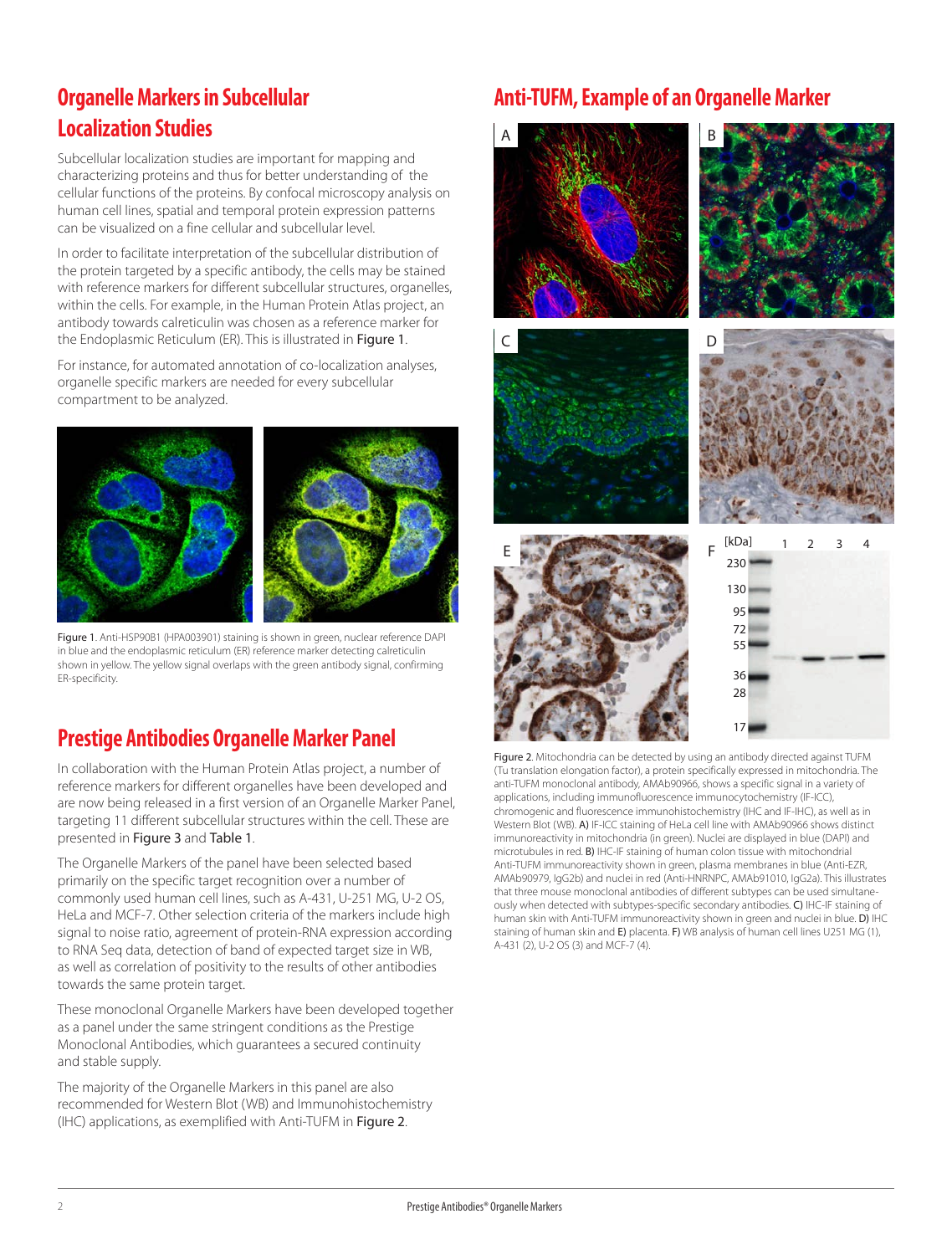# **IF Images of 11 Different Subcellular Organelles in Human HeLa Cell Line**



IF staining with Anti-FUS (AMAb90549) shows nuclear (without nucleoli) positivity.



IF staining with Anti-PARP1 (AMAb90959) shows a cell cycle dependent nuclear (without nucleoli) pattern.



IF staining with Anti-NOP56 (AMAb91013) shows nucleoli-specific positivity in green.



IF staining with Anti-EMD (AMAb90562) shows strong positivity in nuclear membrane, as well as weaker positivity in ER.



IF staining using Anti-GORASP2 (AMAb91016) shows positivity in golgi apparatus.



Anti-PDIA3 (AMAb90988) shows distinct positivity of Endoplasmic Reticulum (ER) using IF.



IF staining using Anti-TUFM (AMAb90966) shows specific mitochondrial staining.



Anti-CS (AMAb91005) shows distinct positivity in mitochondria.



The image shows specific staining of peroxisomes using Anti-ABCD3 (AMAb90995).



IF staining with Anti-VPS26A (AMAb90967) shows distinct staining of endosomes.



The image shows specific plasma membrane staining using Anti-EZR (AMAb90976).



IF staining with Anti-ZYX (AMAb90992) shows distinct staining of focal adhesions.

Figure 3. Immunofluorescence images showing 11 different subcellular organelles in the human HeLa cell line using monoclonal antibodies as markers with antibody staining shown in green. Microtubule- and nuclear probes are visualized in red and blue respectively (where available).